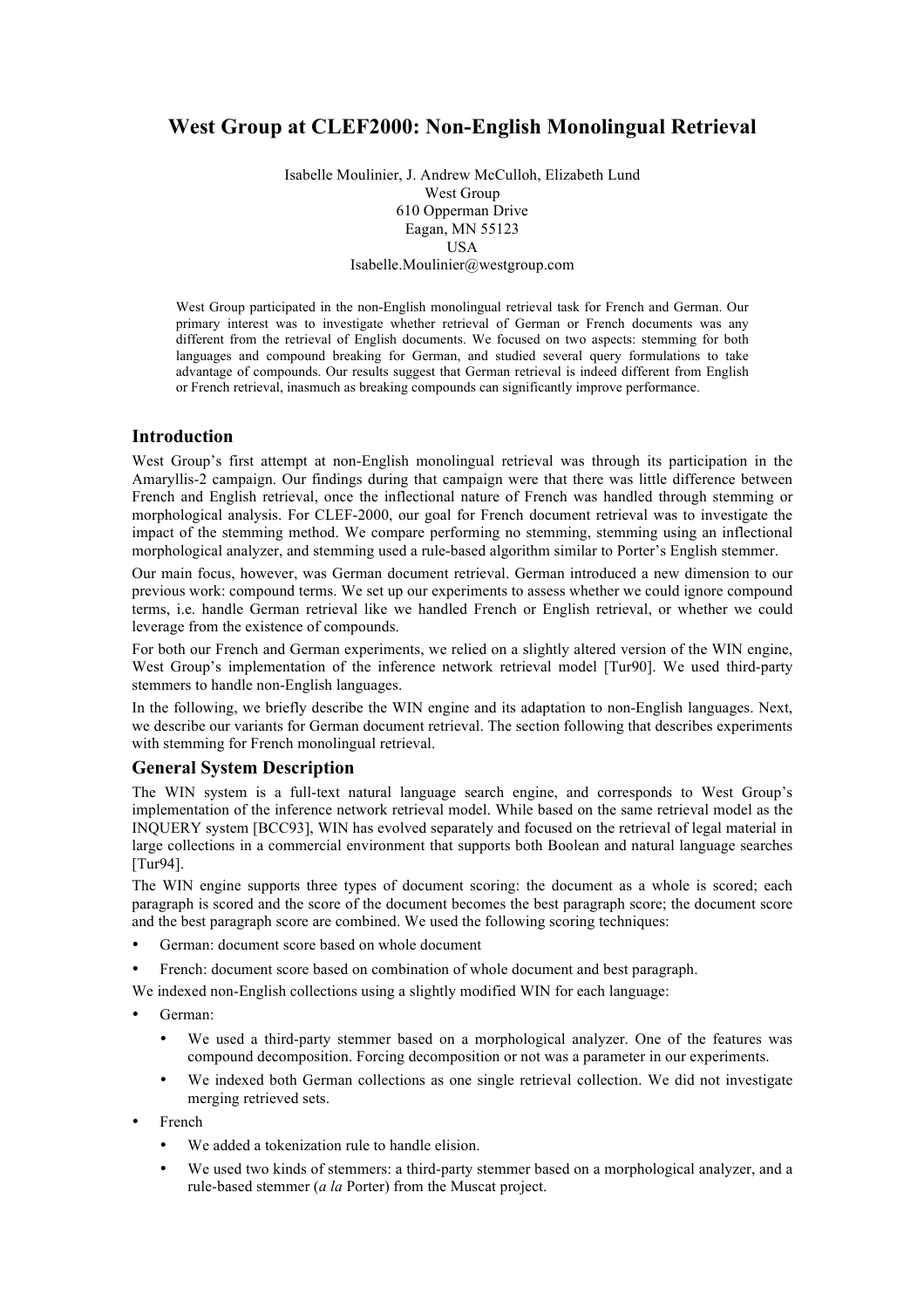A WIN query consists of concepts extracted from natural language text. Normal WIN query processing eliminates stopwords, noise phrases (or introductory phrases) and recognizes phrases or other important concepts for special handling. Many of the concepts ordinarily recognized by WIN are specific to both English documents and the legal domain. To perform these tasks, WIN relies on various resources: a stopword list, a list of introductory phrases ("Find cases about…", "A relevant document describes…") , a dictionary of (legal) phrases.

Query processing for French was similar to English query processing. We used a stopword list of 1745 terms (highly frequent terms, and noise terms like adverbs). Using the TREC-6, 7 and 8 topics, we refined the list of introductory patterns we created for Amaryllis-2. In the end, there were 160 patterns (a pattern is a regular expression that handles case variants and some spelling errors). We did not use phrase identification for lack of a general French phrase dictionary.

We investigated several options to structuring German queries, decomposing or not decomposing compounds. This specific processing is described below. We used a stopword list of 333 terms. Using the TREC-6, 7 and 8 topics, we derived a set of introductory patterns for German. There were 11 regular expressions, summarizing over 200 noise phrases. We did not perform phrase identification through a dictionary. However German compounds have been treated as "natural phrases" in some of our runs.

Finally, we extracted concepts from the full topics. However, we gave more weight to concepts appearing in the Title or Description fields than concepts extracted from the Narrative field. Following West's participation at TREC3 [TTYF95], we assigned a weight of 4 to concepts extracted from the Title field, while concepts originating from the Description and Narrative fields were given a weight of 2 and 1, respectively.

# **German monolingual retrieval experiments and results**

Our experiments with monolingual German retrieval focused on query processing and compound decomposition. Our submitted runs rely on decomposing compounds, but we also experimented with no decomposition, and no stemming at all. Indexing followed the choice made for query processing. For instance, when no decomposition was performed for query terms, parts of compounds were not indexed.

When dealing with breaking compound terms, we faced the choice of considering a compound term as a single concept in our WIN query, or treating the compound as several concepts (as many concepts as there were parts in the compound). The submitted run WESTgg1 considers that a compound corresponds to several concepts; the run WESTgg2 handles a compound as a single concept.

When faced with a compound Energiequellen, the structured query in WESTgg1 introduces 2 concepts, Energie and Quelle; the structured query in WESTgg2 introduces 1 concept, #PHRASE(Energie Quelle). The #PHRASE operator is a soft phrase, i.e. the component terms must appear with 3 words of one another. The score of the #PHRASE concept in our experiment was set to be the maximum score of the soft phrase itself or of its components.

Table 1 summarizes the results of our two official runs as well as the results of the runs Nostem where no stemming was used and Nobreak where stemming but no decomposition was used.

|         |            |         | Performance of individual queries |       |               |       |       |  |
|---------|------------|---------|-----------------------------------|-------|---------------|-------|-------|--|
| Run     | Avg. Prec. | R-Prec. | <b>Best</b>                       | Above | Median        | Below | Worst |  |
| WESTgg1 | 0.3840     | 0.3706  |                                   | 21    |               | 9     |       |  |
| WESTgg2 | 0.3779     | 0.3628  |                                   | 18    | $\mathfrak b$ | 9     |       |  |
| Nostem  | 0.2986     | 0.3080  | $\theta$                          | 15    |               | 19    |       |  |
| Nobreak | 0.2989     | 0.3141  | $\theta$                          | 18    |               | 15    |       |  |

#### **Table 1: Summary of individual run performance on the 37 German topics with relevant documents.**

The results reported in Table 1 support the hypothesis that German document retrieval differs from English document retrieval. Treating compound words as forms of phrases improves the performance of the German retrieval system. Indeed, searching with compound stems did not perform better than searching with no stemming.

We expected a greater difference between our two submitted runs. WESTgg1 allows compound terms to contribute more to the score of a document, while WESTgg2 gives the same contribution to compound and non-compound terms. The contribution of a compound term in WESTgg1 is weighted by the number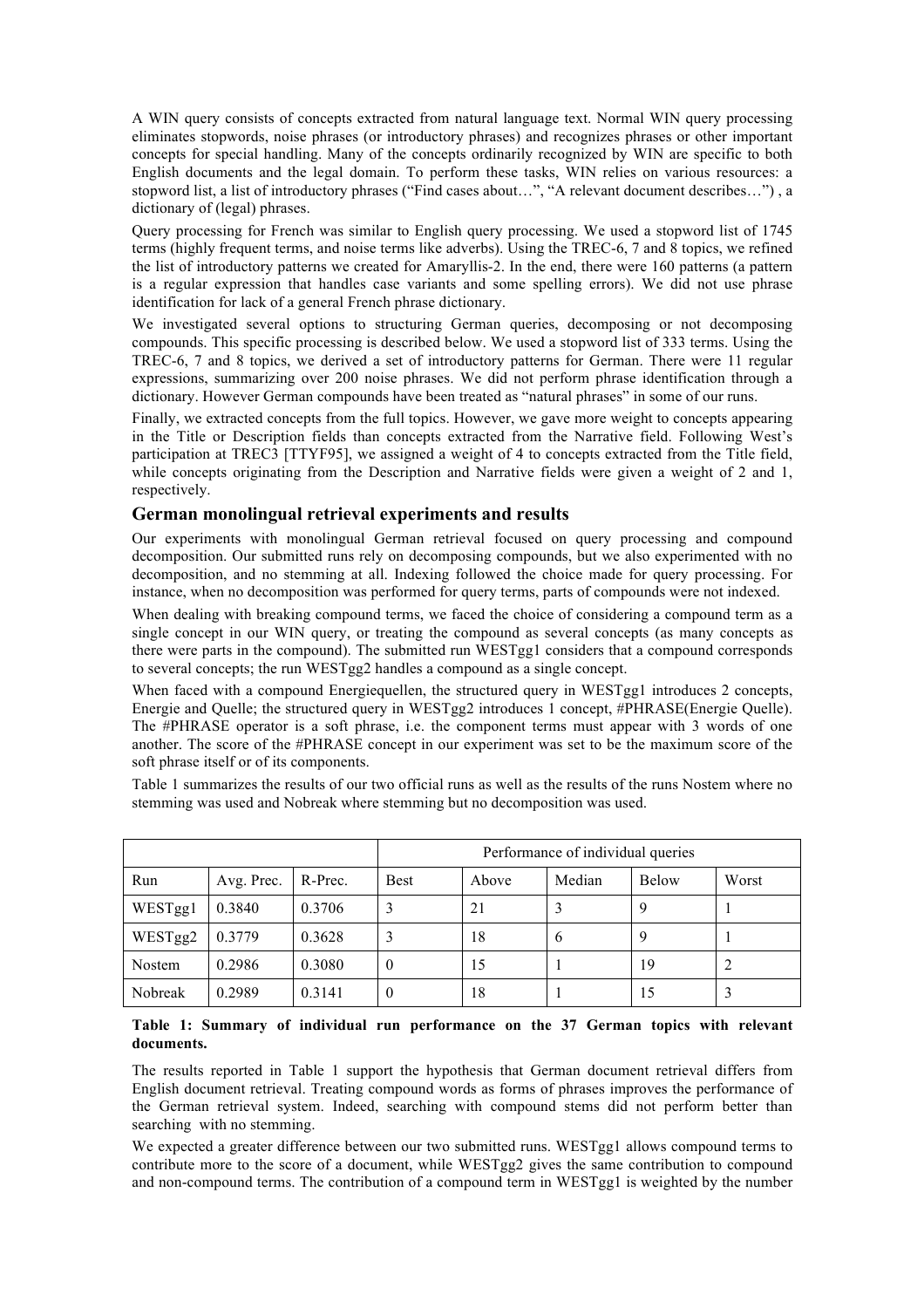of parts in the compound, so one would expect its occurrence in a document to significantly alter a document score.

After reviewing the individual queries, we noticed the following behavior. First, for those queries where both the compounds and their parts had an average frequency, neither particularly common nor particularly rare, the two runs behaved similarly. Then, the parts helped locate documents, but did not add to or draw away from the document relevance score. Second, for those queries where the compound itself is above average, but the individual parts are average, or even fairly common, then the weighted contribution provided in WESTgg1 performed better. Third, for those queries where at least one part of a compound was very common, the high occurrence of that part degraded the weighting scheme of WESTgg1, thus the single concept construct of WESTgg2 provided a more representative score.

Also, compound handling in WESTgg1 as well as WESTgg2 is only as influential as there are compounds in the query. In the 40 German topics, roughly 16% of the query terms are compound terms. In addition, it should noted that we indexed the individual parts of compounds. As a result, a simple query term may also match the part of a compound in a document.

# **French monolingual retrieval experiments and results**

The goal of our experiments with French document retrieval was to assess the difference between stemming algorithms. Our motivation was to further investigate the particularity of French compared to English. [Hul96] reported results on various kinds of stemmers for English document retrieval. So far, we have studied two types of stemmers (out of the 5 types in [Hul96]) as well as no stemming at all:

- a stemmer based on an inflectional morphological analyzer, e.g. it conflates verb forms to the infinitive of the verb, noun forms to the singular noun, adjectives to the masculine singular form. This stemmer is based on a lexicon.
- a rule-based stemmer "a la Porter" that approximates mainly inflectional rules, but also provides a limited set of derivational rules based on suffix stripping, e.g. it strips suffixes like –able or –isme.

Our runs also took advantage of the multiple TEXT elements in a document. We considered those elements to mark paragraph boundaries and used this information for document scoring and ranking.

Our submitted run, WESTff, used the inflectional stemmer. Table 2 summarizes the performance of runs using the inflectional stemmer, the Porter stemmer and no stemmer at all. We also ran experiments when a document was either scored as a whole or as its best paragraph. Those runs are not reported here, as they did not perform as well as the combined score.

|        |            |         | Performance of individual queries |       |        |              |       |  |
|--------|------------|---------|-----------------------------------|-------|--------|--------------|-------|--|
| Run    | Avg. Prec. | R-Prec. | <b>Best</b>                       | Above | Median | <b>Below</b> | Worst |  |
| WESTff | 0.4903     | 0.4371  |                                   | q     |        |              |       |  |
| Porter | 0.4680     | 0.4297  |                                   | 14    |        | 13           |       |  |
| Nostem | 0.4526     | 0.4210  | 7 <sup>1</sup>                    | 8     | O      | 19           |       |  |

#### **Table 2: Summary of individual run performance on the 34 French topics with relevant documents.**

While we usually consider not stemming as a baseline, our tests showed that no stemming performed better on several topics. In those instances, we found that the Porter stemmer was too aggressive and stemmed important query terms to very common forms. For instance, parti was stemmed to part, directive to direct and français to franc. The inflectional stemmer did exactly what it was supposed to do, e.g. stem française to français. However, certain stems were very common, while their raw form was less common. Phrase identification, e.g. académie française, and monnaie européenne, may likely improve performance, as it has proven to be beneficial for the English version of the WIN search engine.

In addition, the inflectional stemmer is only as good as its lexicon. We found a couple of queries where the Porter stemmer performed better because important query terms were not in the lexicon.

While our analysis is only partial at this time, it appears that our French stemming results follow the patterns exhibited by [Hul96] for English stemming, except that inflectional stemming seems slightly superior. We do not know yet whether this is a particularity of the French language or of this particular collection and set of topics.

l

 $<sup>1</sup>$  For some queries, our runs achieved an average precision that was better than the best average precision</sup> reported at CLEF.